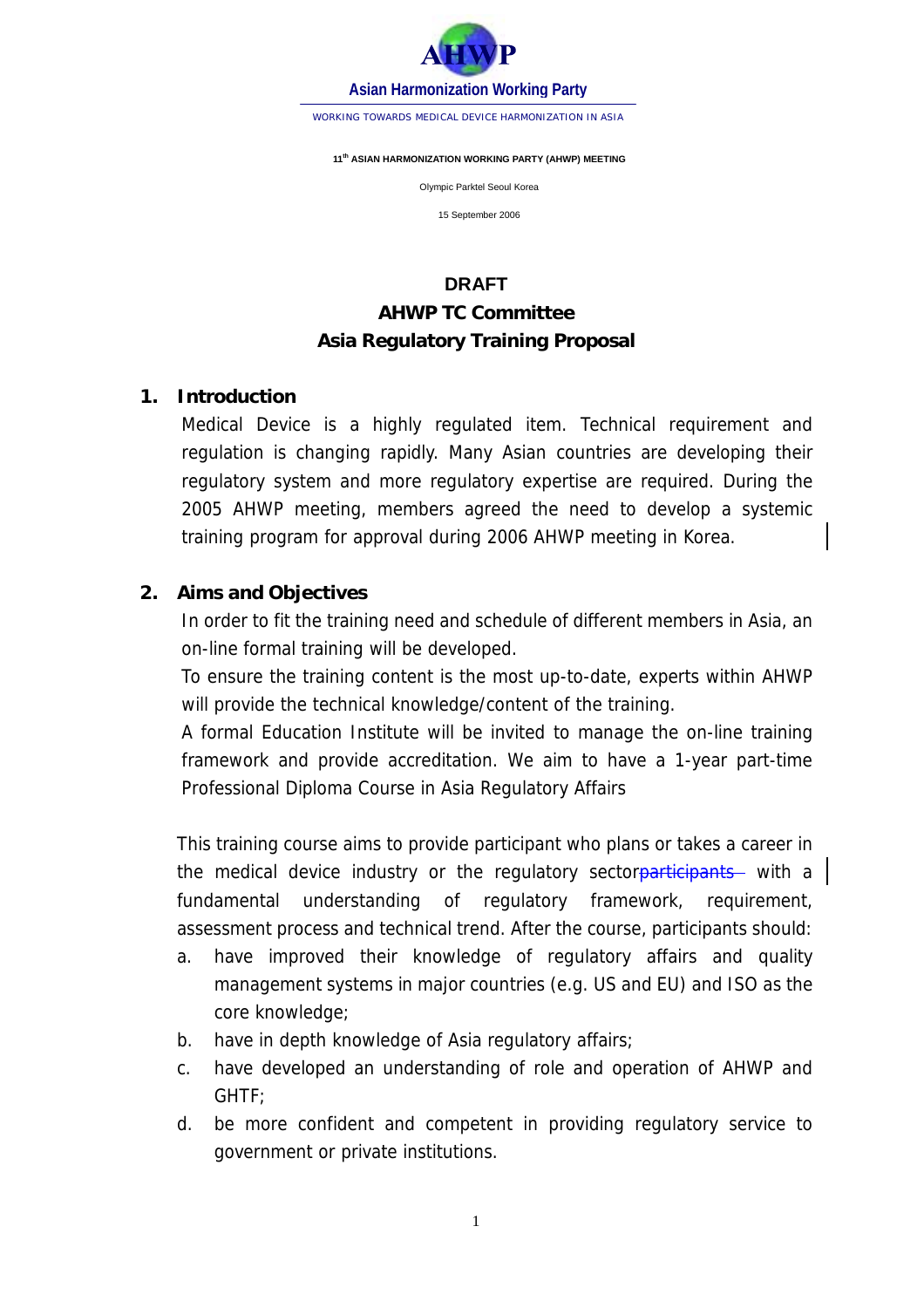### **3. Entry Requirement**

Students should :

- a. have a bachelor degree preferably in science subject; **OR**
- **b.** more than 2 years of regulatory related experience.

### **4. Course Duration and Structure**

The course consists of 3 core compulsory modules on US regulatory affairs, EU regulatory affairs and AHWP introduction; Optional modules on regulatory affairs in different Asia countries, and soft skills e.g. communication skill, project management skill etc. In addition to this, students need to complete a 30-minutes on-line examination after 3 core modules plus at least 1 optional module, and a 2-hour examination held at AHWP annual meeting each year in order to obtain the completion the certification award (the Professional Diploma granted by a training education institute)

A tentative list of topics covered in each of the modules is shown below.

## **US FDA Medical Device Regulatory Affairs**

- ! FDA framework
- Quality System Regulation, Medical Device Regulation and Classification system
- Medical Device approval process
- **.** Post marketing issues, clinical trials, etc.

### **EuropeU FDA Medical Device Regulatory Affairs**

- ! EU framework
- ! Quality Management system and Risk management
- **.** Medical Device Regulation and Classification system
- ! Medical Device approval process
- **.** Post marketing issues, clinical trials

### **AHWP operationInternational Co-operation Efforts**

- GHTD The role of GHTF and AHWP role
- Asia Regulatory overview and trend
- ! STED

### Selective module on regulatory affairs of specific countyrele

- Ministry of Health framework
- Medical Device Regulation and Classification system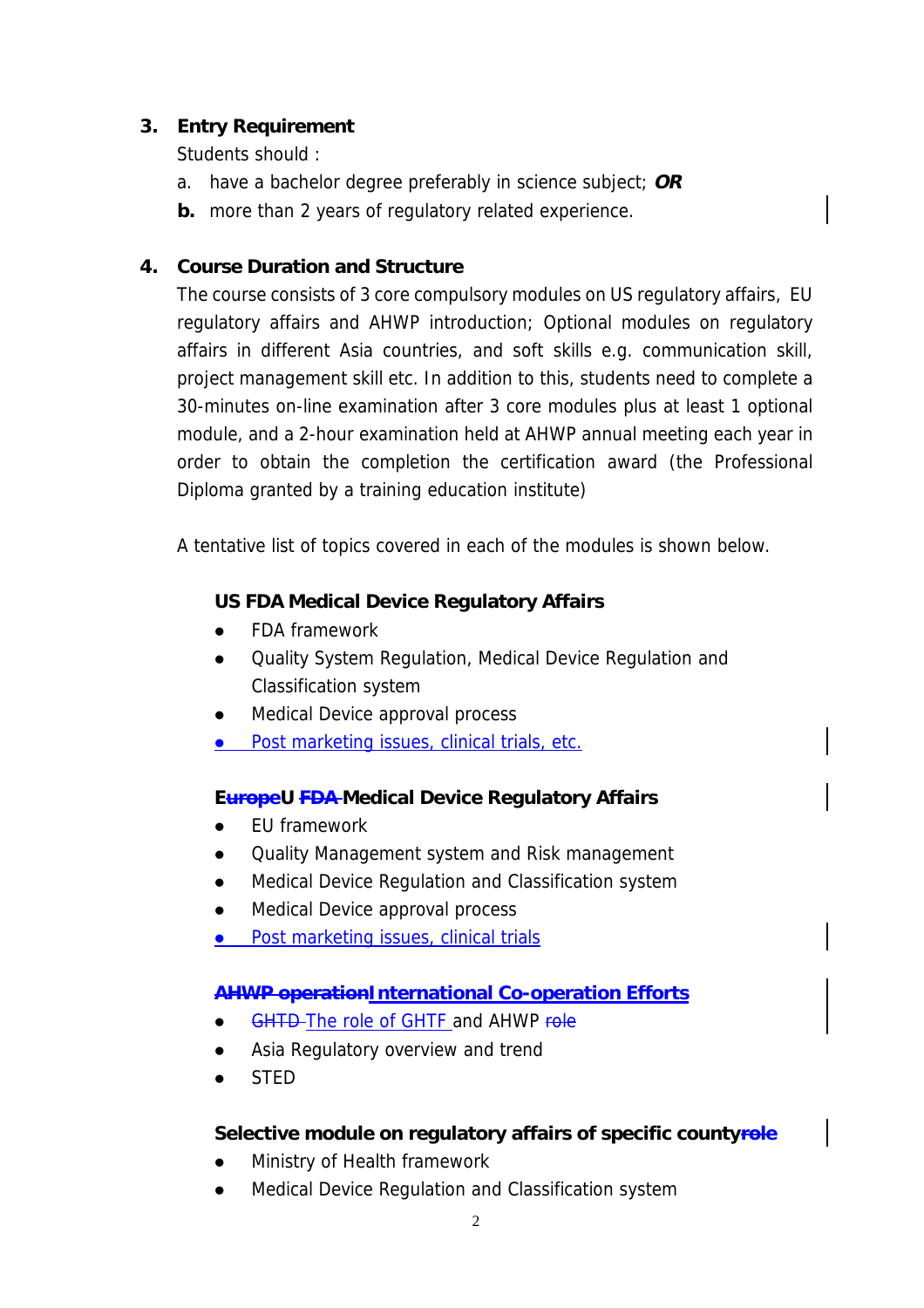- ! Medical Device approval proecess
- STED

### **Asia Country specific Regulatory Affairs e.g. Hong Kong**

**HK DOH framework** 

**Medical Device Regulation and Classification system** 

**Medical Device approval process** 

### **Regulatory related soft Skills e.g. Project Management**

- Definition of Project
- Techniques and tools of project management

### **5. Medium of Teaching**

It will be a on-line training with material in English and may be supplemented with face-to-face training during AHWP meetings.

### **6. Teaching Schedule**

It will be an on-line training

## **7. Assessment and Award**

Trainees will be assessed by a combination of on-line examination at the end of the module and written examinations during AHWP meeting every year, weighted at 30% and 70%, respectively. Distinctions will be awarded to candidates with an overall score of 80% or above. Examination papers will be set by teachers of the course and moderated by an External Examiner. Examination results will be approved by the Board of Examiners, the membership of which is listed in Appendix A. Students who have failed in the written examination or in the continuous assessment may be allowed to be re-assessed. . Failures again in the re-assessment may be permitted to repeat the whole course and re-assessed afresh. A student who wishes to defer his studies should submit a written application to the Academic Committee for consideration. The maximum period of registration is normally 3 years.

### **8. Award**

Upon successful completion of all modules, students will be awarded the Professional Diploma in Asia Regulatory Affairs issued by the School of Professional and Continuing Education, University of Hong Kong.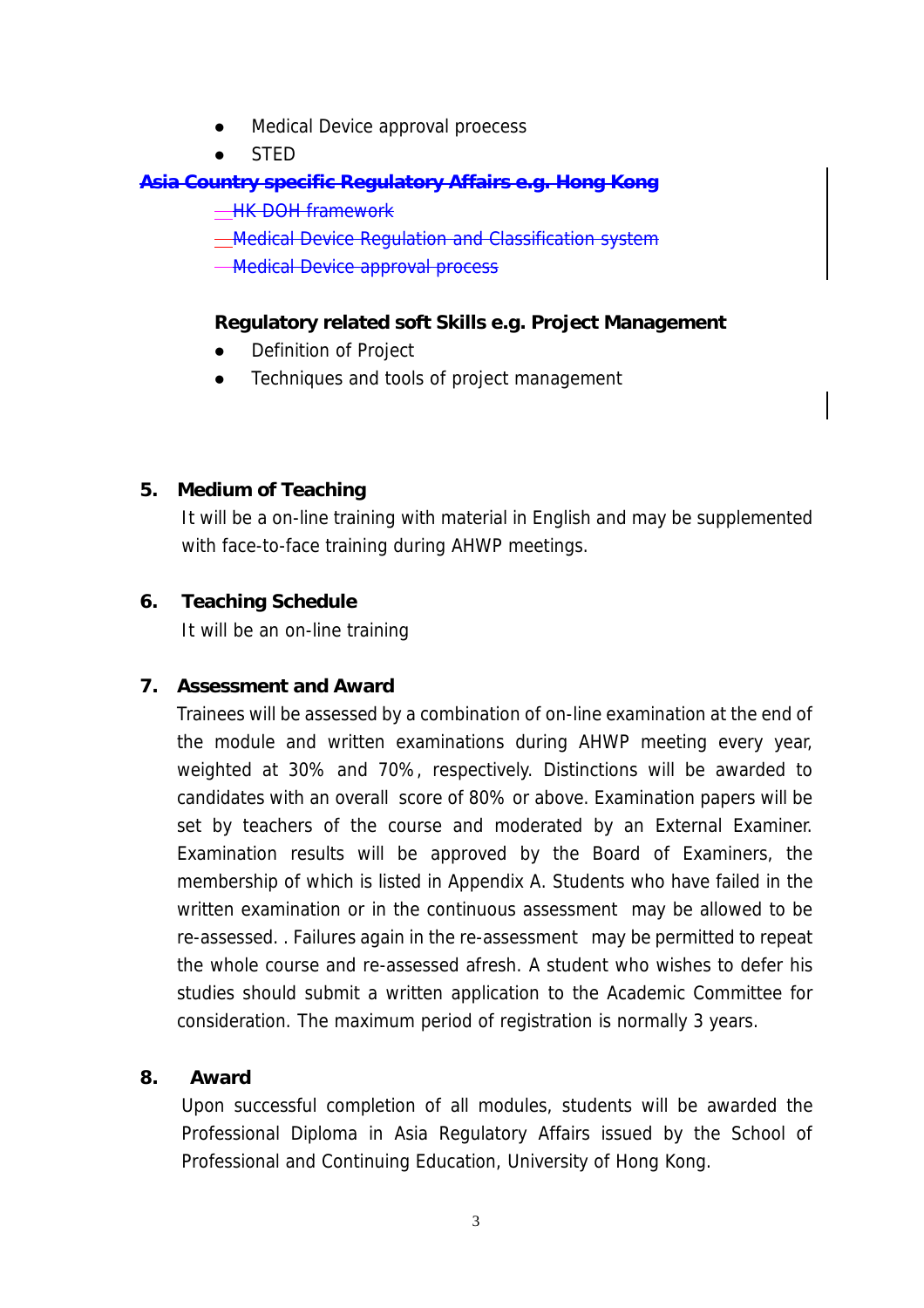#### **9. Quality Assurance**

With appropriate attention to teaching and learning quality, the academic and professional standards of the programme will be maintained.

#### **9.1. Feedback from students**

Formal feedback from students can be collected by course evaluation conducted half-way and at the end of the programme. The HKU SPACE evaluation form is used to collect comments, suggestions made by students on the quality of various aspects such as curriculum, course structure design, pedagogical design, teaching implementation quality, as well as the effectiveness of the course. Completed questionnaires as well as responses to open-ended questions are summarized and, where appropriate, statistically tabulated, and reported to both the teachers and the Course Team.

#### **9.2. External Examining**

An External Examiner who is an academic / professional expert in the discipline will be appointed. The External Examiner functions as the external expert to comment and advise on the standard of the course including all student assessment, such as assessment methods, assessment criteria, grading system and student performance standards.

#### **9.3. Academic Committee**

The Academic Committee will be set up to monitor and maintain the overall programme quality and academic standard. Its membership is listed in Appendix B.

#### **9.4. Periodic Review**

Notwithstanding the regular ongoing quality assurance mechanisms, the programme will be subject to a periodic review of greater depth to be conducted every three to five years after implementation. This provides an opportunity to have an overview and critical appraisal of the effectiveness of the course and to evaluate changes made over the past period of time.

#### **10. Roles of AHWP and TC**

To be discussed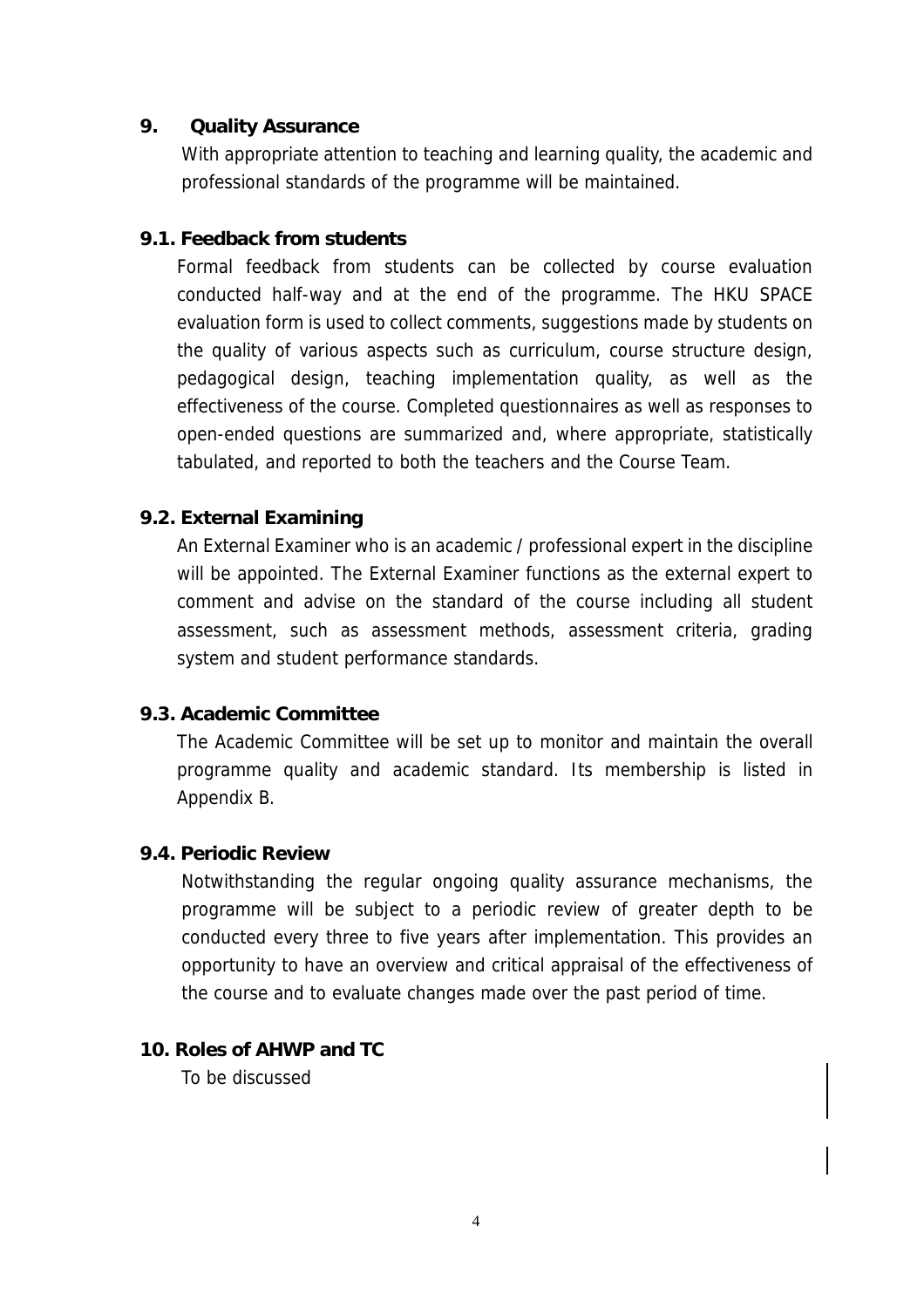# **Appendix A**

## Board of Examiners

#### **Terms of Reference**

#### **I. Powers and Duties**

The Committee shall

- a. Before each examination is held, determine the principles to be adopted for the marking scheme, the manner in which performances in coursework should be judged and weighted, and the award of distinctions and credits where appropriate, and the methods and procedures by which the examiners shall carry out their duties.
- b. Receive from the Chief Examiner lists of the examination and the assessment marks or grades of the candidates and consider these lists.
- c. Receive and consider such representations as have been made by candidates concerning unusual circumstances arising during the course of the written examinations and/or continuous assessment which might have affected their performance.
- d. Determine the results of the examinations.
- e. Recommend successful candidates who have complied fully with the regulations be awarded the diploma/certificate.
- f. Make a report on the assessment either if it appears desirable or if requested so to do by the Academic Committee of the programme, provided that the actual marks or grades (except in a form approved by the Board for Continuing and Education and Lifelong Learning) remain restricted to the Board of Examiners.
- g. Decide upon those candidates who should be required to take a supplementary assessment, repeat the course(s) and present themselves for re-assessment, in accordance with regulations.
- h. Recommend the discontinuation of candidates.

### **II. Membership**

Chief Examiner (AHWP TC Chairperson) AHWP Chairperson Course leader (AHWP representative) External Examiner (HKU SPACE representative)